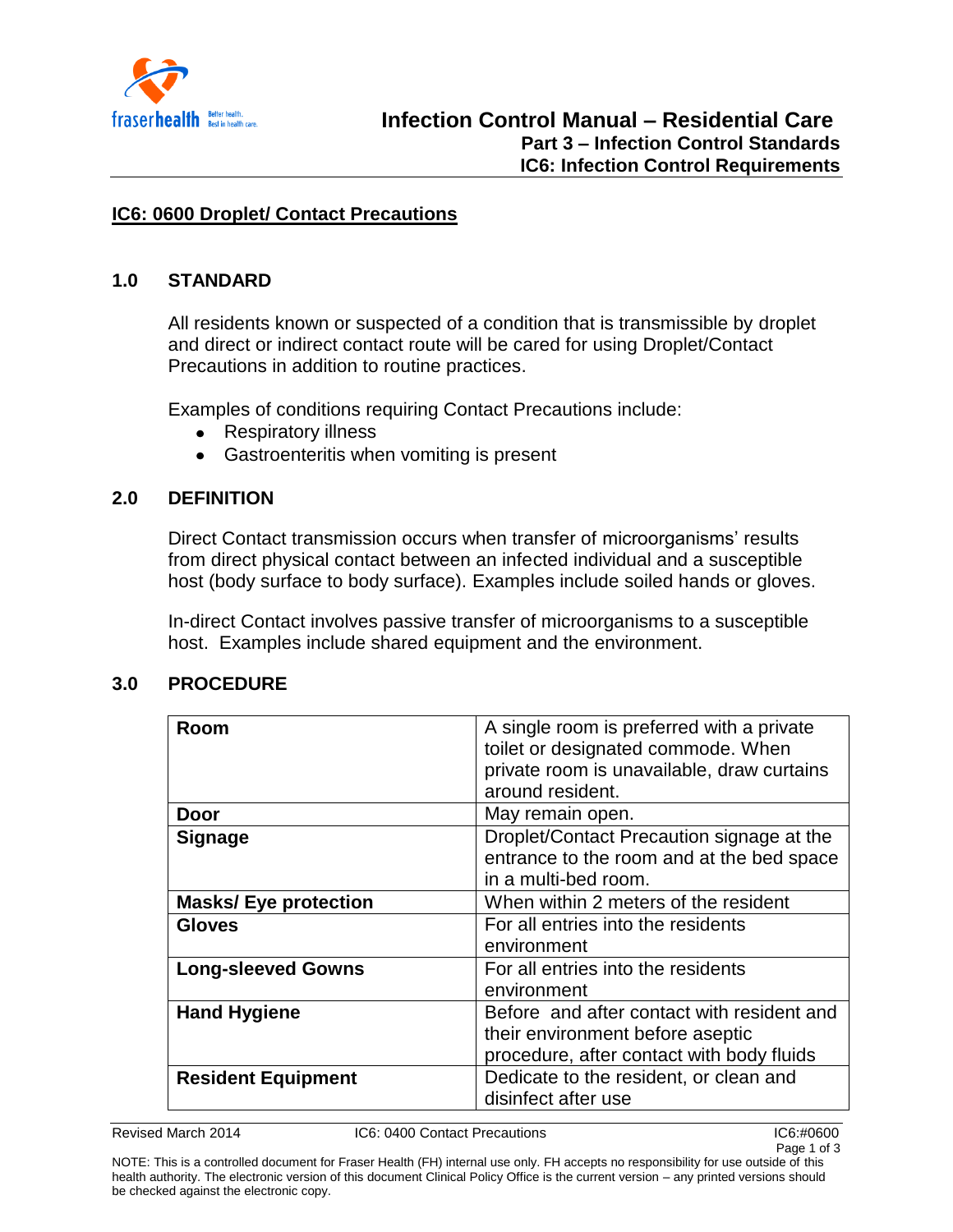

# **Infection Control Manual – Residential Care Part 3 – Infection Control Standards IC6: Infection Control Requirements**

| <b>Resident Transfers</b>    | Transport for essential purposes only.<br>Notify receiving health care facility and<br>ambulance service.                                       |
|------------------------------|-------------------------------------------------------------------------------------------------------------------------------------------------|
| <b>Resident Activities</b>   | Participation in group activities should be<br>restricted during active infection and per<br>pathogen specific recommendations in<br>Appendix I |
| <b>Resident Hand Hygiene</b> | Resident should perform hand hygiene<br>and be assisted as necessary when<br>leaving their environment and after<br>toileting and before meals  |
| <b>Housekeeping</b>          | See Environmental Hygiene:<br>Housekeeping, Additional Precautions                                                                              |

### **Room Set up**

Attention will be paid to the role of fomites in transmission. Consideration should be given to provide washable surfaces in the resident's room.

- Horizontal surfaces should be washable (no carpeting if possible)
- Furnishings and coverings should be washable
- Plastic cover on mattress
- Washable blankets, bedspreads, curtains
- Wall surfaces, paint and wallpaper should be washable
- Call bell cords and light pull cords should be made of a smooth washable material

### **Equipment**

Whenever possible, equipment shall be dedicated to the resident's exclusive use such as;

- BP cuff
- Stethoscope
- Thermometer
- Bedpan, urinal, commode
- Wheelchair
- Sling for the lifting device (preferably the whole device)
- Transfer belt

## **Non-dedicated Equipment**

Revised March 2014 IC6: 0400 Contact Precautions IC6:#0600

Page 2 of 3

NOTE: This is a controlled document for Fraser Health (FH) internal use only. FH accepts no responsibility for use outside of this health authority. The electronic version of this document Clinical Policy Office is the current version – any printed versions should be checked against the electronic copy.